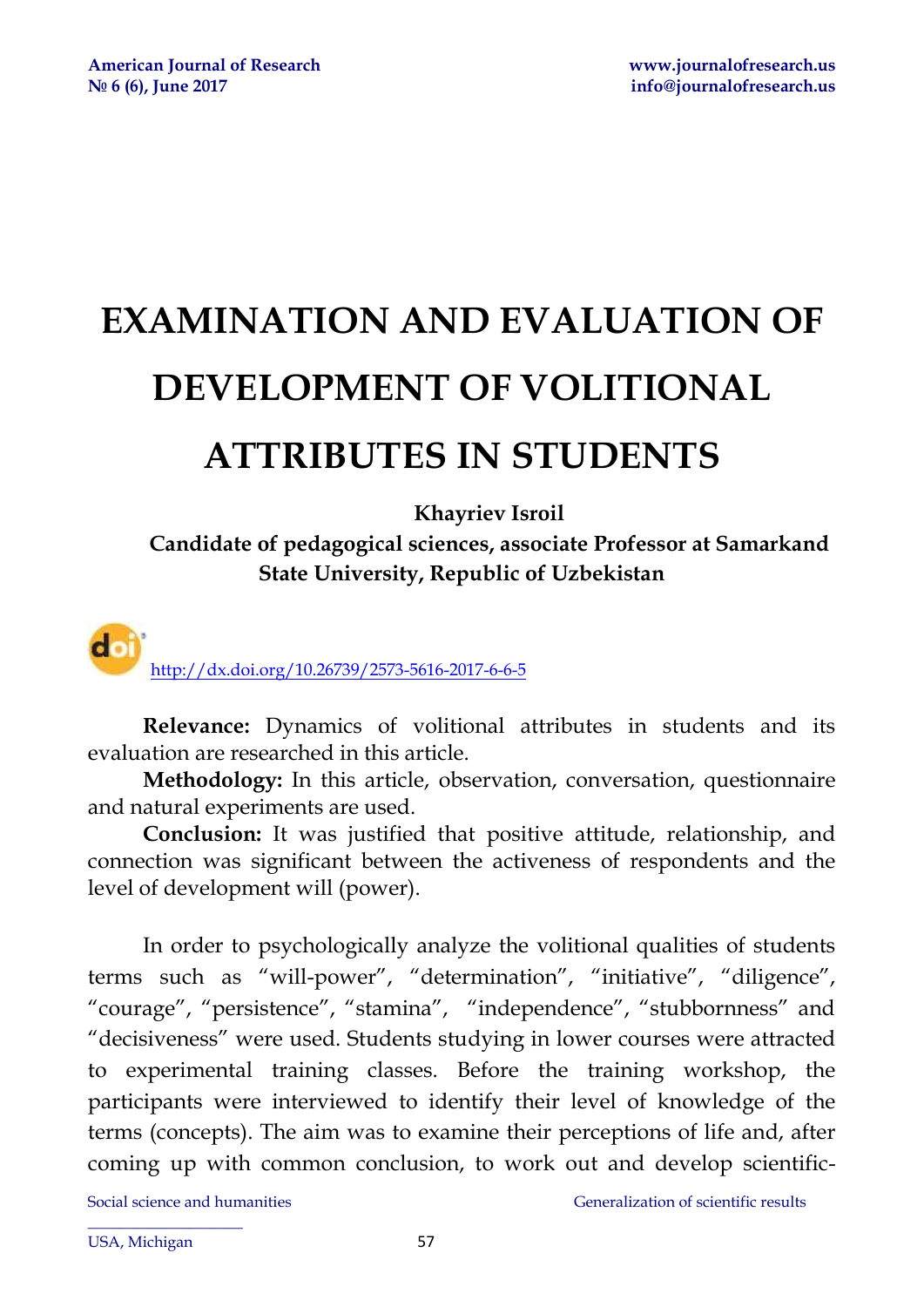#### **American Journal of Research [www.journalofresearch.us](http://www.journalofresearch.us/) № 6 (6), June 2017 info@journalofresearch.us**

psychological definitions, descriptions, requirements, and a system of evaluation. The evaluation was planned based on the following criteria: probable psychological expectation was based on the answers "right", "wrong", and "I do not know", "generalization", "via evident example", "identical", "disproportionate". The experimental works were conducted separately in each course (I and II), but comparative analysis was not taken as the primary task.

| $\cdot$ | $\cdot$<br>ີ                  | ັ        |               |
|---------|-------------------------------|----------|---------------|
| Course  | Dish                          | Mrono    | I do not know |
|         | 72 C<br>$\cup$ . $\leftarrow$ | -11<br>. | ∽<br>エン・ハ     |
|         | $-84.$                        |          |               |
|         |                               |          |               |

Responses given regarding the terms (in percentage)

The responses of the first-year students related to volitional concepts (personal attitude) are evident in distribution to different scales (with different values).The highest indicator belongs to the right (adequate) criterion (73.2%).The next group demonstrated certain volitional activeness, despite this, their response was wrong (11.1%) and the researcher mentions this with a pity. Not knowing (failure to understand or imagine) the scientific meaning of the volitional conceptions is a sign of indifference or sluggishness.

The responses based on the next two criteria constitute more than a quarter of the total number of participants. It would be okay not to consider this as an extremely worrying psychological phenomenon. Because most of the examinees (in percentage) had the opinion and this is enough for the psychological expectation of the research.

The distribution of responses of second-year students by this criterion (small or large amounts) demonstrated a different psychological picture with their indicators: most of the respondents (84%) had the right opinion. The responses on the other two criteria (8% and 8%) are equivalent. The appearance of these amounts is the evidence of a qualitative change. The logic, scope, consistency, and briefness of giving opinion justify this clearly.

The following table presents a summary of the responses and opinions of participants on the same volitional attributes, taking into account the criteria with other expressions of meaning: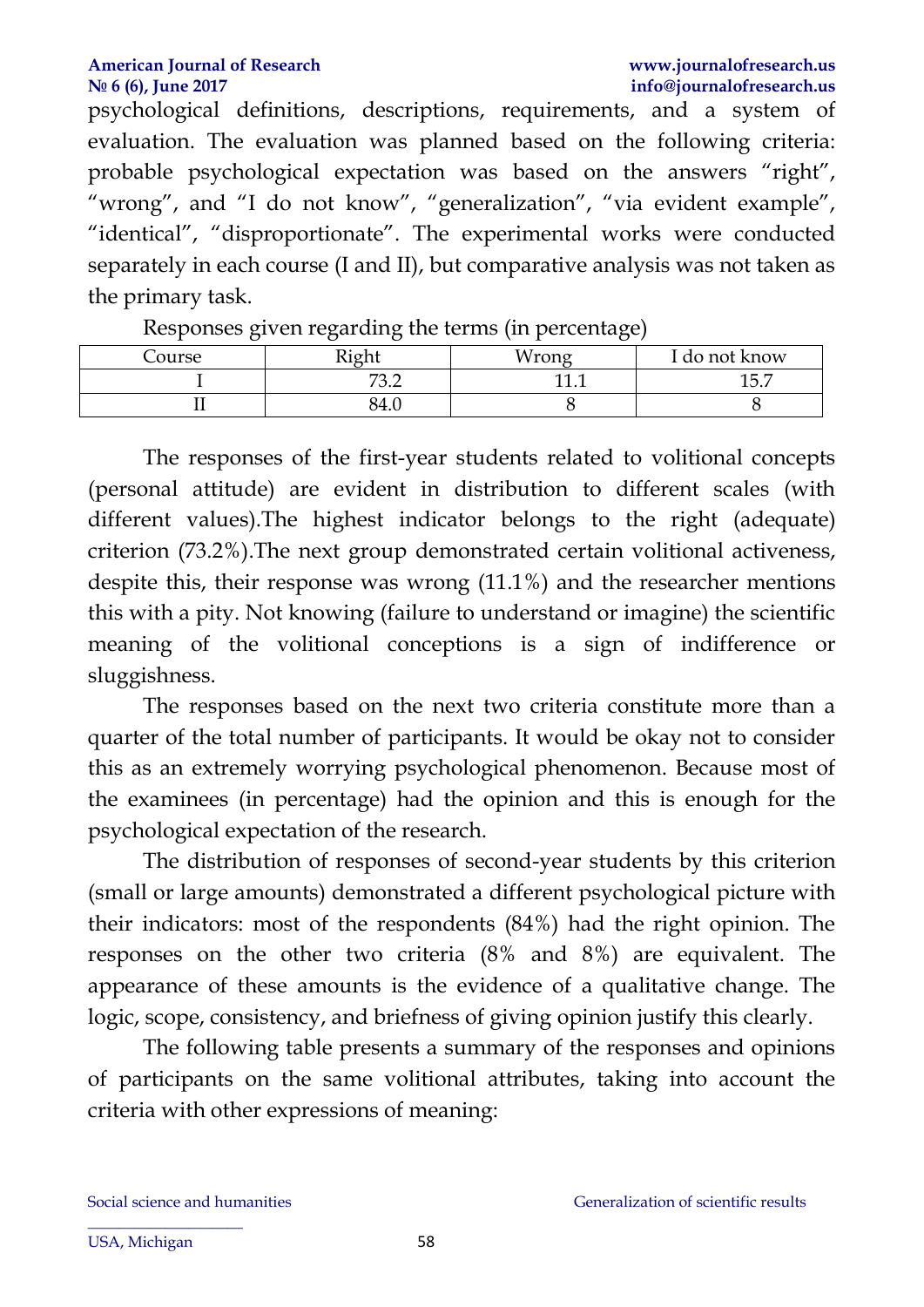| Course | Responses (in percentage) |         |           |                  |  |
|--------|---------------------------|---------|-----------|------------------|--|
|        | Generalization            | Evident | Identical | Disproportionate |  |
|        | 24.1                      | 45.2    | 28.5      |                  |  |
|        |                           |         |           |                  |  |

Attitude towards the conceptions with other criteria

The distinctive feature of responses of first-year students on four criteria in the other category, the distribution (dissemination) of quantitative values, that is, having different indicators in quantity, requires different interpretation and implementation. From the essence of the terminology that is related to the willpower attributes, this is evident that it is generalization, that is, it embraces generalized thoughts, descriptions and arguments. With the help of complex operation of thinking (intellectual activity), the essential signs are divided into parts and, based on their general characteristics, are combined according to the indicator's (or unit's) values. In spite of the complexity of this criterion, a quarter of the respondents used it and this is a socio-psychological phenomenon. Because the explanation of the meaning and essence of volitional conceptions with the help of a clear illustration (based on a clear emotional discretion) is a light, easy form of thinking, almost fifty percent of the participants used it more efficiently. Relying on the same criterion, the opportunity to explain and comment on the concepts belongs to more than a quarter of them. The number of students sticking to willpower terms, which give contrary meaning to the true (adequate) answer, is very small (2.2%). Here, disproportionate response played the role of criterion and this does not negatively affect the reliability of overall indicator.

It is desirable to emphasize that the accumulated amounts in percentage by the second-year examinees is a good indicator of positive thinking. When compared the amount of percentage on generalization (27.2%), obvious (57.7%), identical (14.7%) criteria, the whole indicator of positive values is 99.6%, and this indicates a high level of reliability. The disproportionate criterion constitutes only 0.4% with them. The highest value among the indicators is 57.7%, this consist more than half of the total amount. Explaining the essence of volitional concepts based on clear examples can also be described as a positive psychological phenomenon.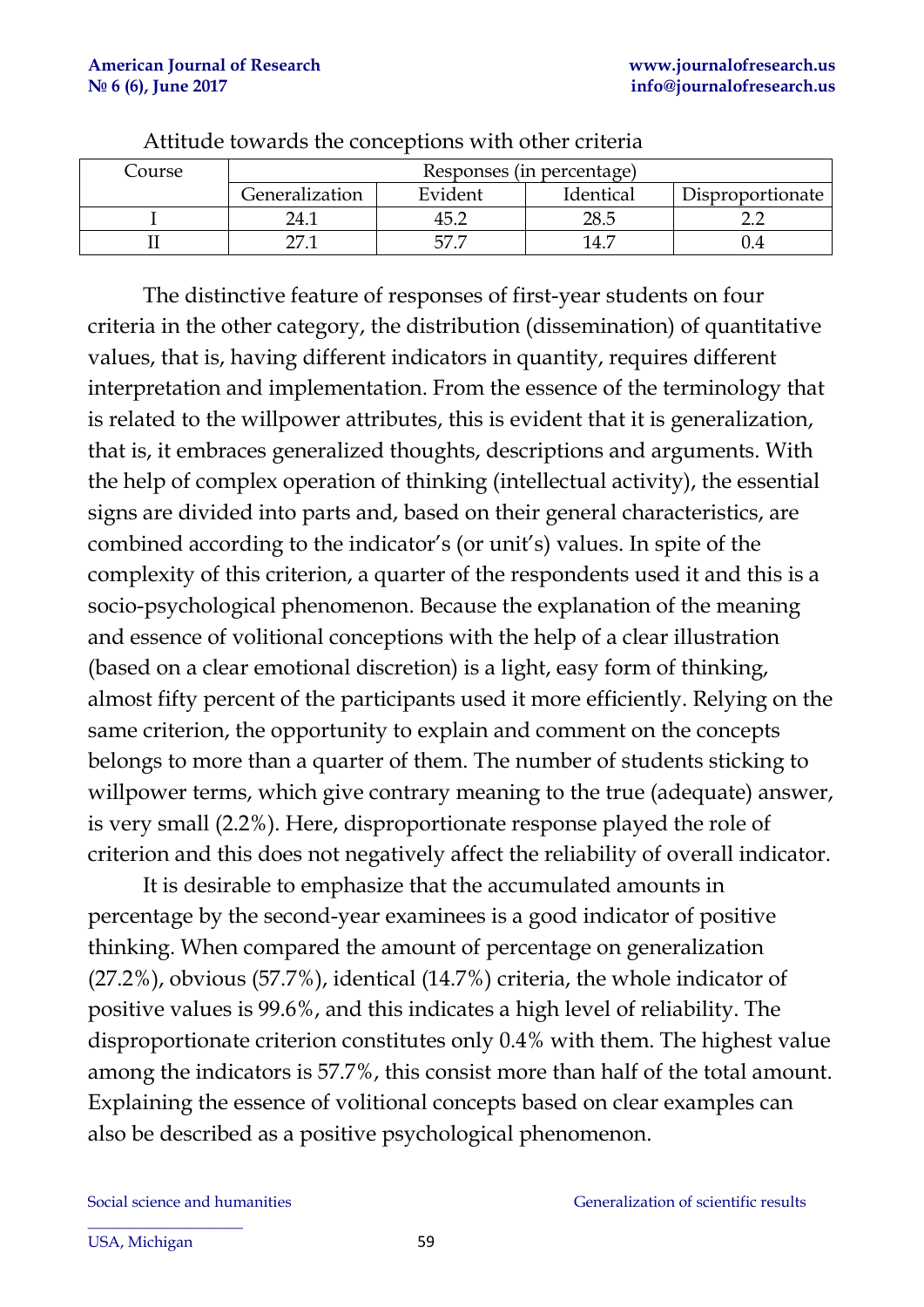### **American Journal of Research [www.journalofresearch.us](http://www.journalofresearch.us/) № 6 (6), June 2017 info@journalofresearch.us**

Thus, as the second-year examinees have been actively involved in conversations on volitional concepts, they demonstrated their ability to express themselves on their scientific essence, composition in the most perfect way. The duration and quality of the assignment aimed at revealing the essence of the volitional concept, on the generalization criterion, demonstrates a high level of potential in students.

Changes in the choice of job types with the degree of progressive development in students:

According to the level of development of volitional attributes in the students (academic staff members) of the lower courses, attempts to solve the problem on the change of choice of work with different complexity are included in the research subject. At the initial stage of the research, with purpose of determining the development of the volitional qualitative characteristics in the participants, the following questions were asked:

1. If you face challenging situations and complex issues in the education system, what kind of measures do you take and tools do you use?

2. If the level of difficulty of tasks, the quality and quantity of their solution is not considered, which solution would you choose?

3. You are chosen for the competition, but your mood is not good enough, what decision would you make?

The questions are important as they are aimed at elimination of difficulties, opening functional aspects, approaches related to willpower category and evaluation of the essence of leadership quality. The answers to the questions shall constitute in the following scales: "reasonable", "difficult", "self-reliance (being strong)".Before implementing this information, the examinees obtained general ideas on the essence of volitional attributes, through the notions of "reasonable", "difficult", and "self-reliance (being strong)",with the help of researcher's directive questions.

After analyzing the quantitative results, examinees were divided into three categories:1) students with high level of willpower development;2) students with moderate level of willpower development;3) students with low level of willpower development.

By choosing the hard and easy exercises or tasks, participants showed the following figures: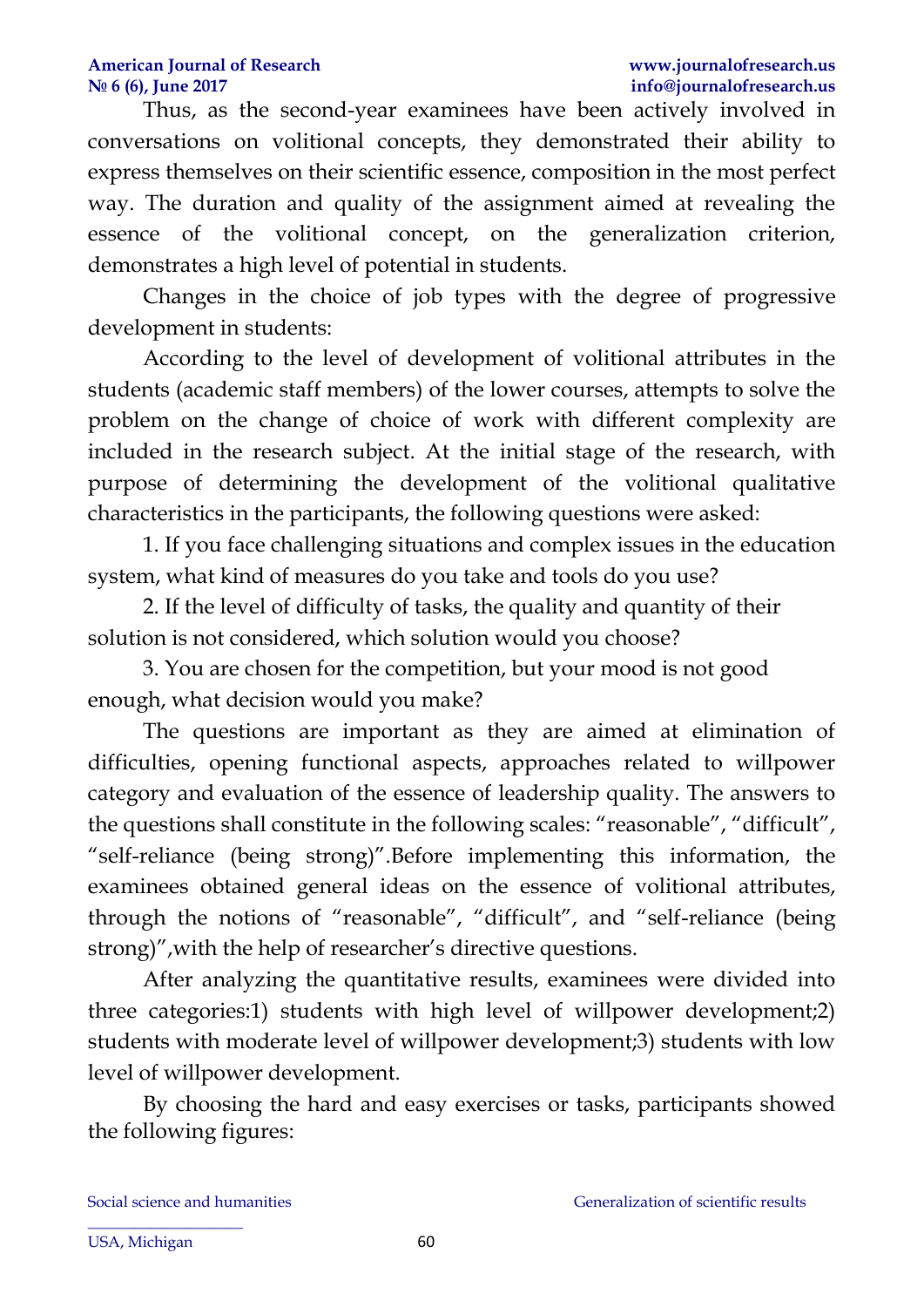I. A) Participants who have chosen difficult tasks - 90%, B) Participants who have decided to take easy tasks – 10%.

II. A) Those who decided for a complicated task - 64.3%, B) Those who decided for a asy tasks35.7%.

III. A) Examinees who tend to solve difficult tasks - 37.5%, B) Those who like easy tasks - 62.5%.

Thus, the analysis of both quality and quantitative results on selecting the type of assignment by the trainee-examinees allowed to make some conclusions on certain issues:

1) Plays an important role in determining the level of development of their volitional qualities, thus this created favorable conditions for description of concepts' essence;

2) The degree of development of irreproachable qualities depends on the simplicity or complexity of the concepts, it would take a certain period of time (quantitative indicator) and consistent expression of essence (qualitative indicator) to explain each of them.

3) If in the education system familiarized with the general concepts of volitional attributes, it shall be easy for students to develop abilities of determination, commitment, and decisiveness;

4) Even gender differences between students shall swiftly lessen.

In conclusion, we justified the importance of the positive attitude and relationship between the participants' activeness and the level of volitional development. Most high quantitative values are applicable to all situations. High indicator takes the leading place, and this shows the level of stability of development of volitional attributes.